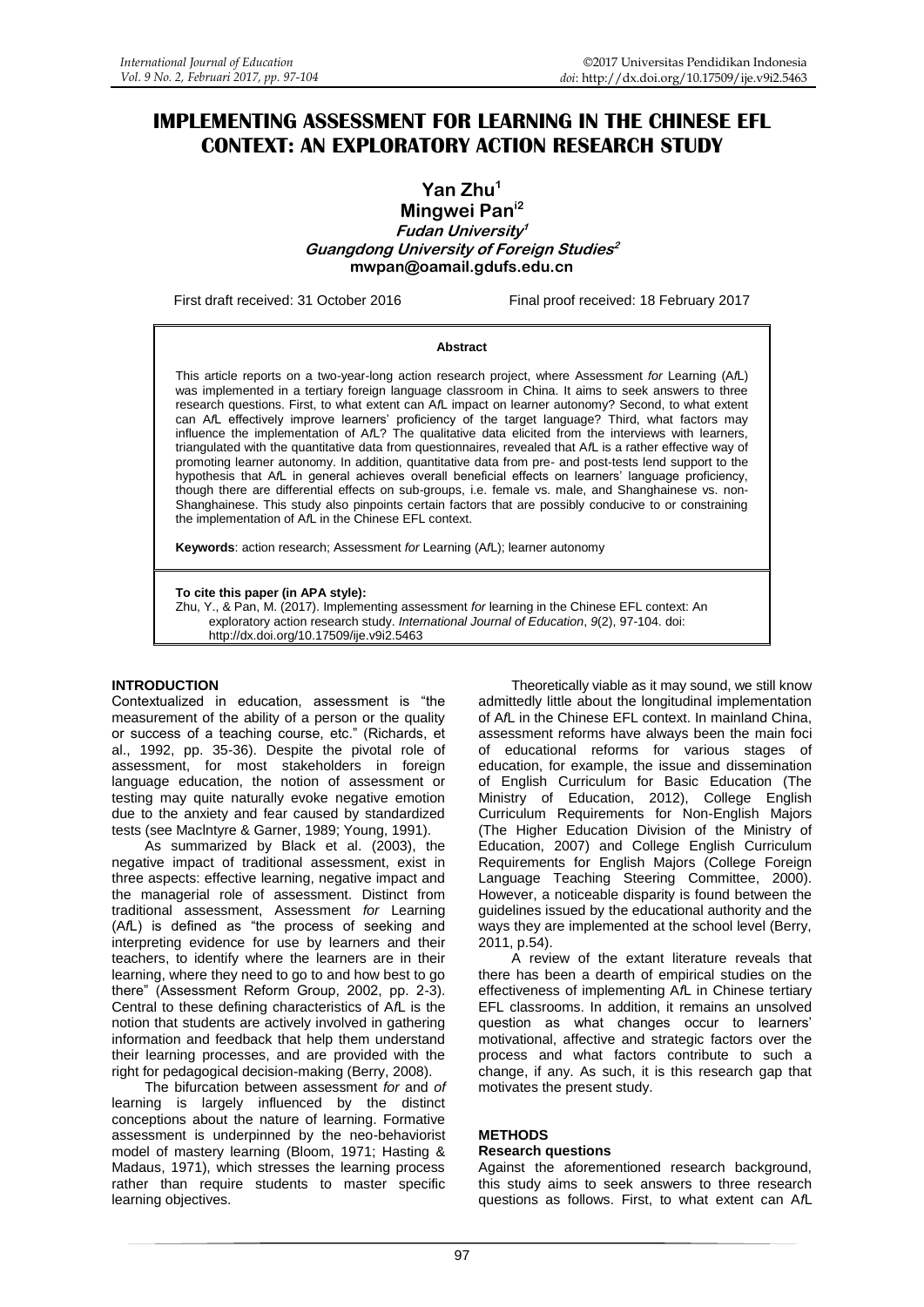impact on learner autonomy? Second, to what extent can A*f*L effectively improve learners' proficiency of the target language? Third, what factors may influence the implementation of A*f*L in the Chinese EFL context?

### **Research Design**

This study employed the action research method and was designed to follow the cyclic process of action research (Kemmis and McTaggart, 2005; Nunan, 1992) as illustrated in Figure 1. It started with a preliminary investigation intended to identify problems under investigation, based on which the research questions were formulated. Then the researchers worked out their Action Agenda I and implemented it into the teaching practices spanning two semesters. Towards the end of this phase was the evaluation, on which the ensuing reflections brought forth the formulation of Action Agenda II. Thereafter, an identical procedure was implemented for another two semesters.



Figure 1 Action research procedure

# **Research setting and participants**

Isabella (pseudonym, one of the researchers), an EFL teacher based in Shanghai, has been teaching tertiary level students for nine years. In commencing her teaching at a new institution in the spring of 2010, she was confronted with a hardly manageable situation. Among 44 students in the class (there were 7 males and 37 females, aged between 17 and 20), 25 originated from cities outside Shanghai where students' English proficiency is normally lower than Shanghainese students. At the outset of the first academic year, a college-wide placement test was administered to all the freshmen. After analyzing her students' test scores with an independent samples ttest, she found there was statistical difference for the total scores between the two groups of students, t  $(41.94) = 4.55$ ,  $p < .001$ . With regard to 6 subsections of the test, i.e., listening, vocabulary and grammar, cloze, reading, translation and writing, independent samples t-tests also found statistical differences in listening, t  $(38.84) = 5.12$ , p < .001; reading, t  $(41.33) = 2.15$ ,  $p < .05$ ; translation, t  $(42.00)$  $= 4.11$ ,  $p < .001$ . There were therefore good reasons to consider those students from outside Shanghai were less proficient in English in comparison with their counterparts from Shanghai.

Moreover, a few initial contacts with the students left Isabella an impressionistic supposition that they might be lacking clear and appropriate learning goals, and their beliefs, confidence, motivation and learning strategies were not likely to be at an advantageous level. Most of them, if not all, were teacher-dependent and relied on classroom-based language learning. In realizing these problems, she found some changes were necessary before she could implement her teaching syllabus that values learner empowerment and autonomy. As such, she decided to conduct an action research project.

As there was a rapport between Isabella and her students, they responded enthusiastically over this longitudinal action research project. For a concern over research ethics, all the interviews in this study were conducted with participants' consent. A noteworthy issue here that may incur the doubt "how informed is the informed consent" is intrinsic with classroom-based inquiries in general. Notwithstanding, the authors agree with Smith (1990) and Zeni (1998) in that field research differs from experimental studies, and thus the relationship between the researcher (teacher) and the participants are rather 'covenants' of mutual trust (Smith, 1990), and the research is an inherent part of how students were taught. In this study, the students were therefore knowingly involved and actively participated in the two-year-long research.

# **Preliminary investigation**

In order to transform the existing problems into operational research variables, Questionnaire A was constructed to measure learner autonomy. The questionnaire items were selected out of an item pool, which was formulated through a focus group brain storming session participated by 3 teachers and 5 researchers. The items were also informed by the opt-cited studies (Horwitz, 1986; Gardner, 1985), and studies on Chinese EFL students (Wen and Johnson, 1997; Gao et al., 2007) were paid close attention to. It was a five-point Likert scale of agreement in Chinese,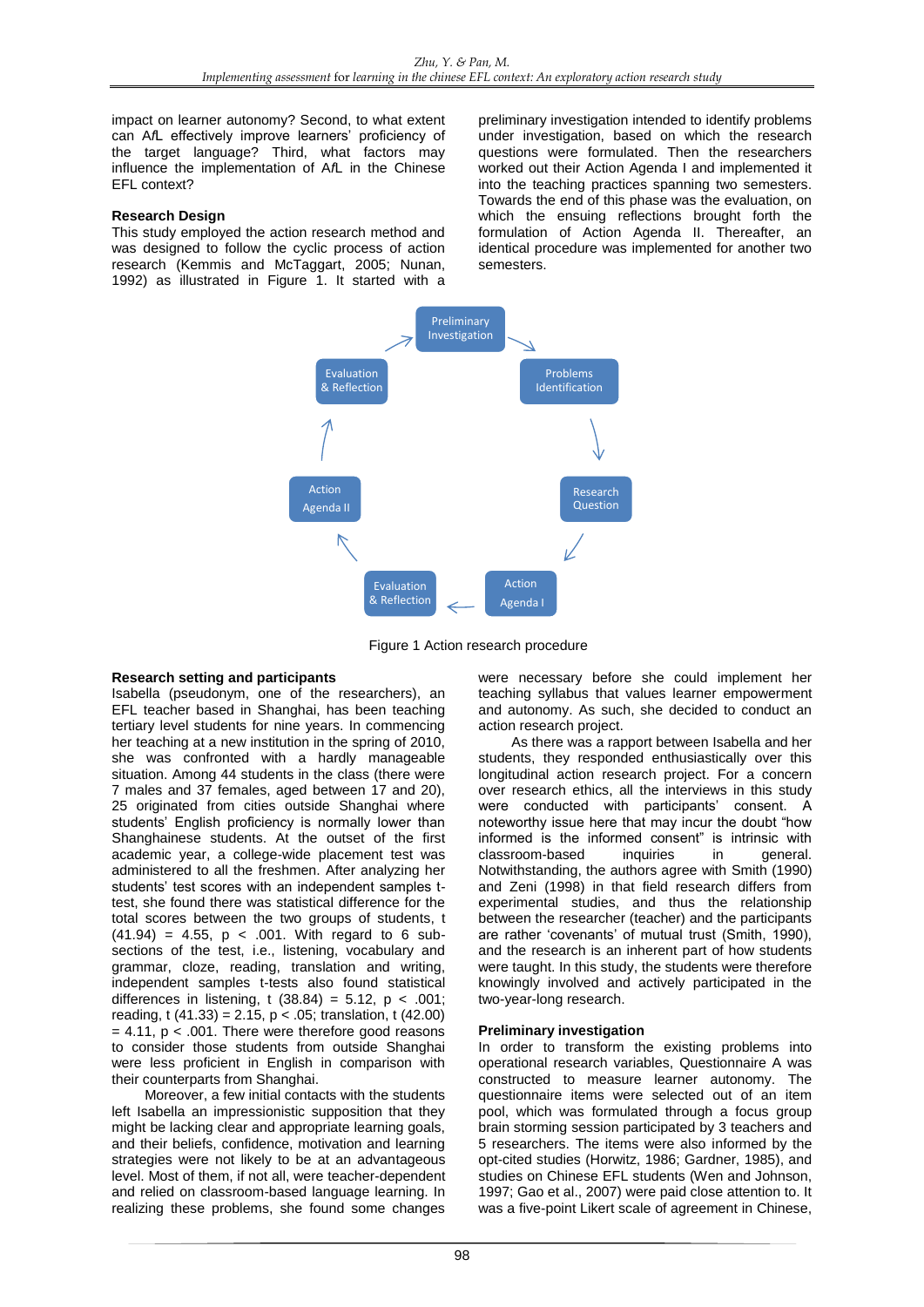and was administered as the orientation week came to the end. Before the questionnaire was administered, it was first piloted on a group of 10 students for content validation and then piloted on two classes of Year 1 students who study the same major with the target participants, yielding a Cronbach's alpha coefficient of 0.79. After conducting factor analysis, content areas in this questionnaire include learner motivation (5 items), general beliefs

Table 1 Questionnaire A

toward English learning (3 items), and learning strategies (4 items) . What is presented here is the English version that was co-translated by both authors of this article. The collected data were analyzed with SPSS (V. 17.0). In this study, subsequent questionnaires (Questionnaire B and Questionnaire C) were designed and administered following the same procedure. Table 1 shows the means in Questionnaire A.

| No. | Items                                                                                               | Mean |
|-----|-----------------------------------------------------------------------------------------------------|------|
|     | study English in order to pass exams such as CET 4, CET 6, etc.                                     | 3.72 |
| 2.  | study English in order to find a good job.                                                          | 3.65 |
| 3.  | study English because I love the language and the culture of English-speaking countries.            | 2.47 |
| 4.  | am interested in English learning.                                                                  | 3.16 |
| 5.  | I am confident in English learning.                                                                 | 2.85 |
| 6.  | I believe learners' learning is an essential factor for the success of language learning.           | 3.13 |
|     | I believe the teachers' teaching is an essential factor for the success of language learning.       | 3.69 |
| 8.  | I think high exam scores mean successful language learning.                                         | 4.37 |
| 9.  | I have an English learning plan for this semester.                                                  | 3.08 |
| 10. | I have learned some effective English learning skills and can use them well.                        | 2.84 |
| 11. | I often spend some time (at least 1-2 hours on average per day) learning English outside my English | 2.53 |
|     | classes.                                                                                            |      |
| 12. | I often turn to peers or teachers when confronted with difficulties in my study.                    | 2.46 |

A structured interview (Interview A) informed by the data elicited with Questionnaire A was subsequently conducted with six students, who were randomly selected by their student IDs. The interviews took place either in a classroom or at Isabella's office, and were embedded in casual chats to elude the observer's paradox (Labov, 1972). The interview sessions ranged from around 30 to 40 minutes for each student. In addition, considering English might impede the students from expressing themselves freely, the interviews were conducted in their native language, i.e. standard Mandarin, and were audio-recorded under the participants' consent (The same procedure applies to Interview B and Interview C in this study). The interview data were then transcribed verbatim by one researcher and checked by the other of this study, and were further sent back to the participants for member checking (Brown and Rogers, 2003). Revisions were made following their responses, before the two authors cotranslated them into English. The inductive analysis of interview data by the two authors was conducted following a procedure of reducing original data, free coding, and pattern coding (Ellis & Barkhuizen, 2005). The interview outline is as follows:

- (1) Would you describe your English learning goals specifically?
- (2) What past English learning experience has influenced you most?
- (3) Can you elaborate on your English learning plan for this semester?
- (4) What is your most effective learning method? Can you give any concrete examples?

# **FINDINGS**

# **Learner motivation**

In Questionnaire A, Items 1-5 are about learners' motivation, including instrumental motivation and integrative motivation (see Gardner & Lambert, 1972; Kumaravadivelu, 2006). Compared with Item 3 (mean=2.47), which was intended for integrative

motivation, the means of Items 1 (3.72) and 2 (3.65) are relatively higher, revealing that the students had higher instrumental motivation than integrative motivation. Furthermore, it can be found from Items 1-2 that students were likely to pursue realistic and exam-oriented goals for English learning, which is reinforced by the data from the interview, as 4 out of 6 students claimed they were eager to pass CET-4 , which entitled them to waive all the English courses, as stipulated in the institutional academic guidelines. As claimed by Alderson and Wall (1993), tests are powerful determiners that predict the happenings in classrooms. The investigation here reveals that the students lacked enthusiasm and far-sighted motivation in language learning, and there emerge possible signs of negative washback effects (Messick, 1996; Taylor, 2005) of large-scale standardized exams on learners' motivation.

Items 4 and 5 show a somewhat satisfactory level interest in English learning among the group of students, but they did not notably display much confidence. During the interview, when talking about their past learning experience, three students recalled their discouraging and frustrating experience of being severely criticized by their instructors in high schools.

#### **Learner beliefs**

As far as learners' beliefs are concerned, the learners had moderately high sense of responsibility in learning, as is shown by the means of Item 6 (3.13). Meanwhile, learners tended to depend more on teachers than on themselves, as is revealed by item 7 (mean=3.69). The output from Item 8 (mean=4.37) can further support the findings from Item 1. English learning, as the students perceived it, was largely tinted with exams. With this, it should be deemed necessary to take measures to rekindle learners' interest and collect their confidence, and somehow transform their teacher-reliance and exam-propelled beliefs.

### **Learning strategies**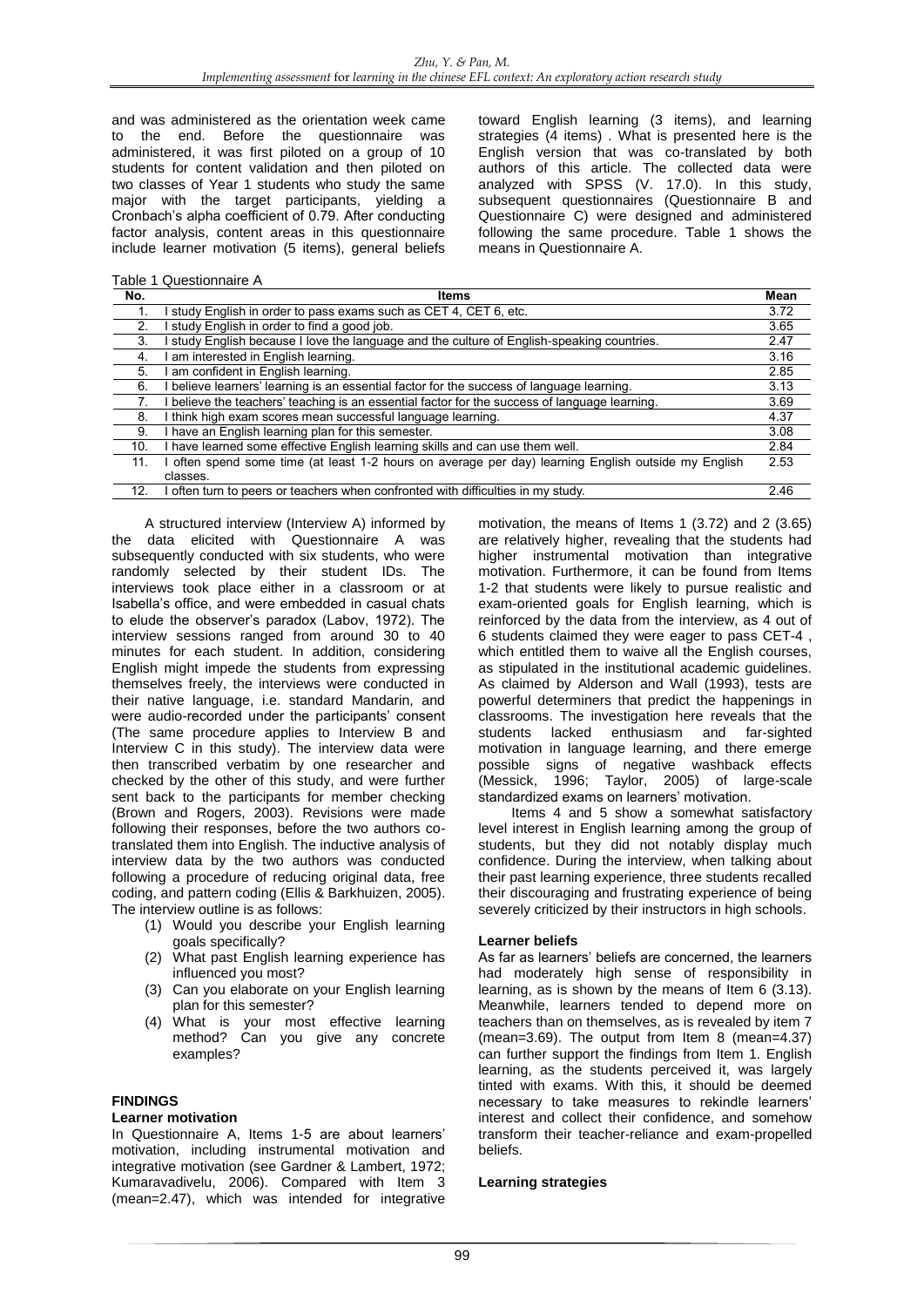Studies in the field of autonomous language learning have provided resonant evidence to support the assumption that learner autonomy is positively correlated with their skills of manipulating learning strategies (e.g. Oxford & Nyikos, 1989). Items 9-12 were intended for learners' metacognitive strategies. cognitive strategies and social-cultural strategies respectively, as classified by O'Malley and Chamot (1990). As can be found in Table 1, among three types of strategies, the best performance reported was metacognitive strategies, or more specifically, planning strategies. Though the questionnaire data reveal an observable commonality among the students to claim they did have a study plan to follow (mean=3.08) when requested to elaborate in detail at the interview, five out of six students could not present any ecologically feasible learning plans. The same situation happened when cognitive strategies were tackled in the questionnaire (Item 10) and at the interview (Interview Question 4). The result for Item 11 (mean=2.53) indicates the average amount of time spent by the students learning English outside classroom did not exceed 1-2 hours per day. And they were moderately likely to consult peers or teachers in confrontation with their English learning.

# **Identified problems and hypotheses**

With the above analysis in the preliminary investigation, certain space could be felt for the improvement of learners' motivation, beliefs as well as learning strategies, all of which were turned into operationalized hypotheses. As traditional language classrooms are generally teacher-centered with PPP (Presentation, Practice, Production) as the dominating pedagogy, which leaves limited space for interaction and development of learner autonomy (Davies & Pearse, 2000; Harmer, 2007), the first hypothesis of this action research is that A*f*L could be an effective way to promote learner autonomy. The second one is that A*f*L is effective to improve learners' proficiency of the target language. Meanwhile, this action research also intends to find out some hints of the practical constraint(s) and possible factors contributing to implementing A*f*L in Chinese tertiary FLT classrooms.

# **Actions**

Based on the identified problems and hypotheses above, two cycles of planned actions were designed and further implemented in two academic years (from September 2010 to June 2012).

### **Reactive autonomy promotion: An action agenda (I)**

The action agenda in the first academic year (September 2010 through June 2011) is illustrated in Appendix 1. It has been designed and implemented for transitional and developmental purposes. By "transitional", this session was supposed to bridge the gap between pre-tertiary and tertiary learning. Tasks of quizzes and post-quiz conferences quite resemble what the students had experienced in high schools. In addition, the developmental purpose for this session is to promote learners' reactive autonomy, as proposed by Littlewood (1999) as what "does not create its own direction but, once a direction has been initiated, enables learners to organize their resources autonomously in order to reach their goal"

(p.75). In this session, the teacher had more control over designing, assigning and assessing the tasks, which is demonstrated in the specifications of individual oral presentation (news report and free topic speech).

At the end of the first academic year, all the students in the class sat for CET-4 and 79.55% of them passed and obtained the certificates. This was a marvelous achievement for most of them because their performance was far beyond the average level. According to a school-based regulation issued by the Office of Academic Affairs, students who have passed CET-4 at the end of the second semester could be exempted from attending English classes. Somewhat surprisingly, almost all the students decided to take the English course even though a large number of them could be exempted. In the beginning of the second academic year (Sep., 2012), an informal group interview (Interview B) was conducted with the same 6 students in the preliminary investigation to probe into the reasons behind their decision. Interview B was conducted in line with the ensuing questions.

- (1) Why do you continue to register the English class whilst you can be exempted?
- (2) What English learning experience in your first year in college has influenced you most?
- (3) Can you elaborate on your English learning plan for the next semester?
- (4) What is your most effective learning method? Do you have any concrete examples to show its effectiveness?

Most of the students said they were greatly encouraged by the exciting success in the exam, thus brimming with enthusiasm and ambition to continue with English learning. The findings from interview B revealed that it was time to promote proactive autonomy for the students.

# **Proactive autonomy promotion: An action agenda (II)**

After evaluating the feedback and effects of action agenda I, Isabella designed and implemented the second cycle of the action plan, in which more freedom was rendered to the students for negotiating the rubrics, and more cooperative learning was required for the task completion. Two of the three assessment tasks at this stage involved peer interaction and cooperation, and the mini-TED talk was assumed cognitively more challenging than the free topic speech in the first year (Richards, 2015). The action plan for the second academic year is illustrated in Appendix 2.

# **Evaluation of the actions**

The effects of the actions in this study were evaluated by questionnaires, interviews and language proficiency tests.

# **Evaluation with Questionnaire B**

The output from another questionnaire (Questionnaire B) tapping into learner motivation, beliefs, and learning strategies is illustrated in Table 2. As one male student dropped out for military service, the total number of respondents to Questionnaire B declined to 43.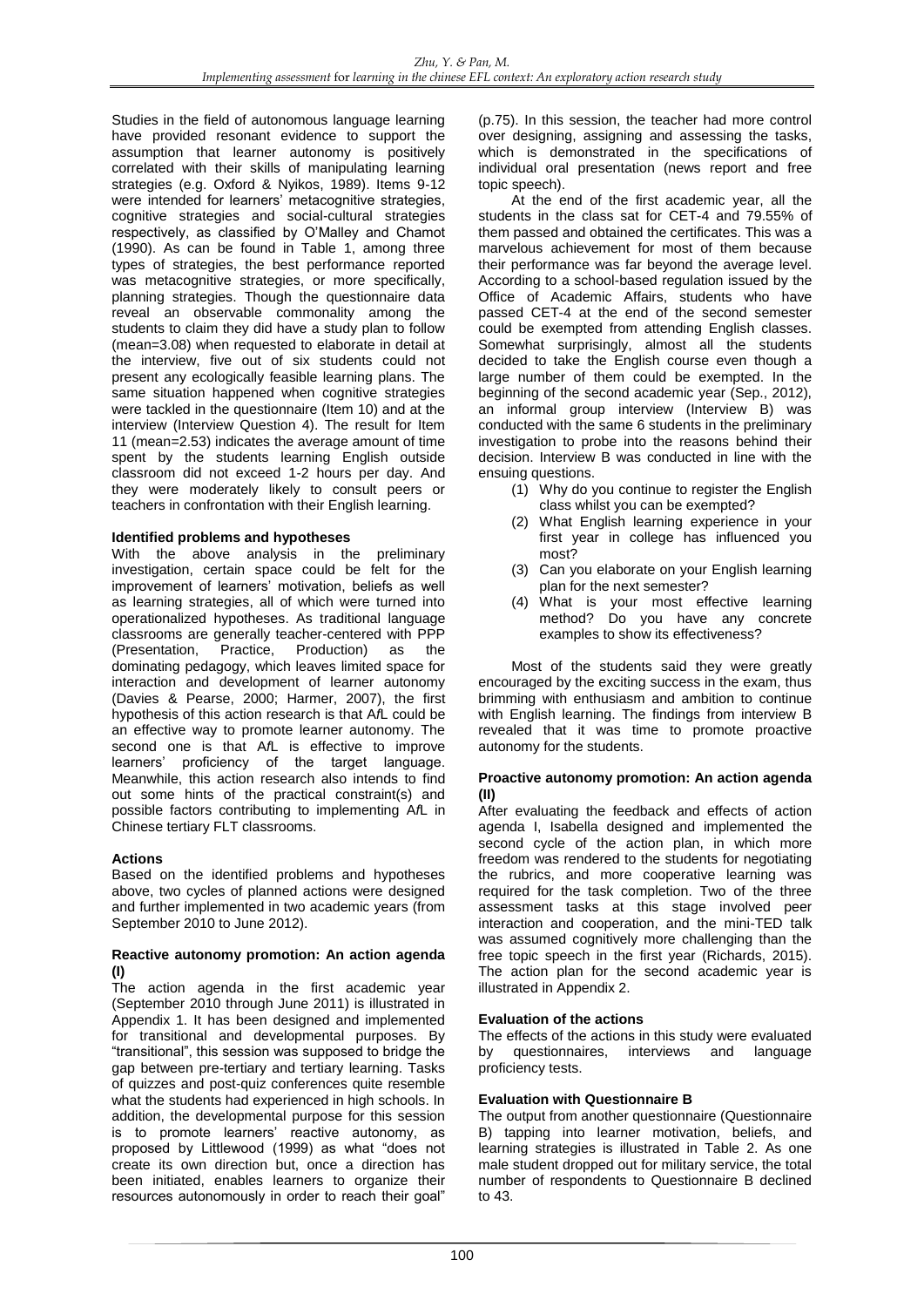The results for Questionnaire B illustrate the changes in students' non-cognitive factors after two action research agendas were implemented. Item 1 is a general question about learners' self-evaluation of the attainment of study goals. The mean value (3.95) shows participants were highly likely to consider their learning objectives being obtained after two years' practice of A*f*L. Item 2 (3.49-3.16) and Item 3 (3.49- 2.85), relating to learners' interest and confidence, were also improved. Items 4-7 address learner belief. The results for Item 4 (4.15-3.13) and Item 5 (2.84- 3.69) indicate a shift from a teacher-dependent to self-reliant conception, and data for Item 6 (2.62-3.72) and 7 (2.21-4.37) show students' departure from traditional exam-driven belief. Moreover, Item 8 (3.87- 2.84) and Item 10 (3.67-2.46) reveal learners' development in employing learning strategies, cognitive and social-cultural strategies in particular. The result for Item 9 (3.79-2.53) shows students were prone to invest more time in English learning.

Table 2 Questionnaire B

| No. | Items                                                                                                           | Mean | Mean (in Table 1) |
|-----|-----------------------------------------------------------------------------------------------------------------|------|-------------------|
| 1.  | I have achieved my learning objectives.                                                                         | 3.95 | -----             |
| 2.  | I have been more interested in English learning.                                                                | 3.49 | 3.16              |
| 3.  | I have been more confident in English learning.                                                                 | 3.49 | 2.85              |
| 4.  | I believe learners' learning is an essential factor for the success of language<br>learning.                    | 4.15 | 3.13              |
| 5.  | I believe the teachers' teaching is an essential factor for the success of language<br>learning.                | 2.84 | 3.69              |
| 6.  | I am accustomed to learning English in order to pass examinations.                                              | 2.62 | 3.72              |
| 7.  | I think high exam scores mean successful language learning.                                                     | 2.21 | 4.37              |
| 8.  | I have learned some effective English learning skills and can use them well.                                    | 3.87 | 2.84              |
| 9.  | I often spend some time (at least 1-2 hours on average per day) learning English<br>outside my English classes. | 3.79 | 2.53              |
| 10. | I often turn to peers or teachers for help when confronted with difficulties in my<br>study.                    | 3.67 | 2.46              |

# **Evaluation with interviews**

Nine students, consisting of 3 learners of high, middle and low levels of language proficiency respectively, were interviewed to obtain more in-depth information of learners' feedback on A*f*L. The students were classified into three proficiency levels based on the ranking of their scores in CET 4 and CET 6. The structured interview C outlined below was conducted.

- (1) What activity impressed you most in your college English classes?
- (2) Why is it so impressive? What have you learned from it?
- (3) Do you have any future plan of English learning? If yes, what is it?

The responses to the first two questions related to learners' cognitive and socio-affective process in preparing and completing the A*f*L tasks. The third question was intended for the possible changes in learners' motivation and meta-cognitive strategies. It can be found from the interview data that learners worked cognitively by searching for information, reading intensively and selectively, writing and revising essays, designing and making PPT slides, etc. Meanwhile, learners' social affective factor was activated by their interaction with peers and advice from the teacher. Evidence is apparent as key words about interactive learning process, such as "collaboratively searched for information", "worked with group members", "collected learning materials for group members", etc. as well as those words concerning learners' affective factors including "sense of fulfillment", "confident", "the beauty of reading", "courageous", etc. were salient in the data from Interview C.

At the inception of this action research, it was identified that learners' motivation was mainly instrumental, which, as previous research found (see Dörnyei, 1990), would promote learning only with

external incentives. Learners' responses to the third question show that most learners have gradually developed integrative motivation after this period of learning. Five out of nine interviewees admitted that passing exams was just one of their learning objectives in the future. Eight interviewees also contended that the exam certificate was only a byproduct of their language learning. As far as the meta-cognitive strategies are concerned, learners' change was also found in comparison with what they did in the previous interview. Five students could articulate more sophisticated learning plans with concrete and feasible procedures.

### **Evaluation with pre-test and post-test for triangulation**

To lend more support to the second hypothesis, this study explored the potential difference between the test scores of pre-test (T1) and those of post-test (T2) to illustrate learners' change in language proficiency. T1 is a college-wide placement test while T2 is an achievement test taken at the end of the second academic year. Both tests were constructed and marked cooperatively by 4 teachers to ensure reliability. The results are displayed in Table 3. Class 1 (C1), as the participant group, is the class Isabella taught and conducted the action research study with. Class 2 (C2), also Isabella's class, is the one with similar demographic distribution, and the one that obtained similar results in the pre-test. It can be seen in Table 3 that there was no significant difference between two classes ( $p = .906 > .05$ ) before the intervention, whereas C1 performed significantly better ( $p = .021 < .05$ ) than C2 in T2 towards the end of the project.

To illustrate how the intervention impacted different groups of students, the effect sizes were also calculated, and Cohen's d (see Cohen, 1992; Hattie, 2012) was adopted. The results show moderate positive impact of A*f*L on improving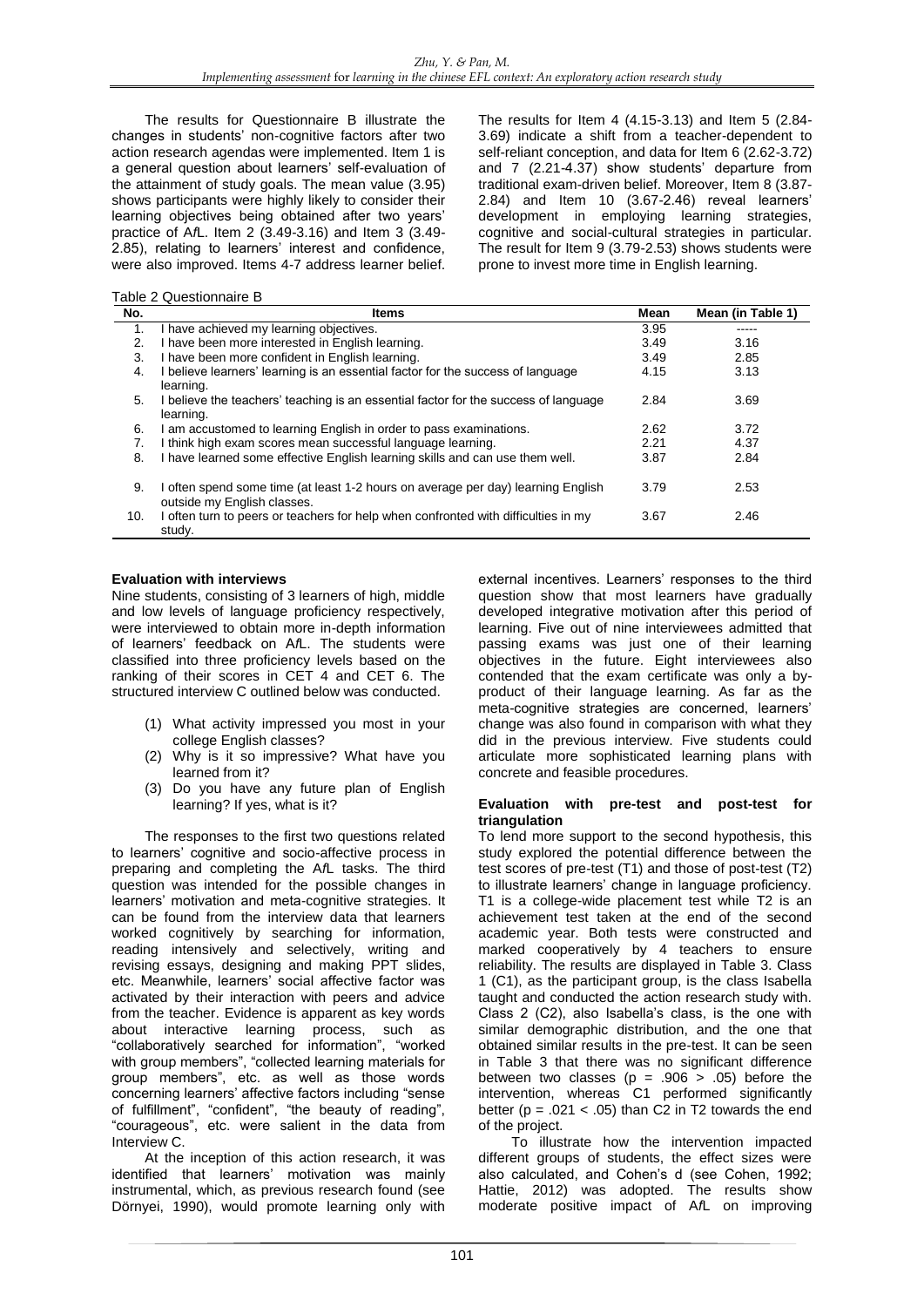learners' language proficiency (d1 =  $0.25$ , d2 =  $0.50$ ). With respect to sub-groups of participants, it is found that the effect sizes were much larger for female students (d1 =  $0.28$ , d2 =  $0.57$ ) than male students  $(d1 = 0.01, d2 = -0.08)$ , which indicates that A $\Lambda$  is likely to be more effective in improving female students' language proficiency in the present study, and had little observable influence on male students. Moreover, the effect sizes are significantly larger for non-Shanghainese (d1 =  $0.76$ , d2 =  $0.60$ ) than Shanghainese students  $(d1 = -0.50, d2 = 0.33)$ , implicating that A*f*L is more effective in mediating foreign language learning for those who were initially under-developed.

| Table 3 Comparing pre- and post-test and two classes in post-test |  |
|-------------------------------------------------------------------|--|
|-------------------------------------------------------------------|--|

|             |                  | Mean  | <b>SD</b> | N  | p-value | t-statistics | df    |
|-------------|------------------|-------|-----------|----|---------|--------------|-------|
| Total score | ⌒ィ〒.<br>◡╷╷      | 79.32 | 14.15     | 44 | .91     | 10           | 86.90 |
|             | $\sim$<br>ا ےب   | 78.94 | 16.58     | 46 |         |              |       |
| Total score | <b>CATO</b>      | 68.98 | 8.90      | 43 | $.02 -$ | 2.35         | 85.52 |
|             | $\sim$<br>62 I Z | 64.66 | 8.35      | 46 |         |              |       |

# **Reflections**

The data from a third questionnaire (Questionnaire C) was concerned with learners' feedback on A*f*L, which would be helpful for the teacher to reflect upon the present action research. Given the descriptive statistics in Table 4, the teacher's reflections were focused on three aspects.

Table 4 Learners' feedback on A*f*L

| No.            | ltems                                                                                               | Mean |
|----------------|-----------------------------------------------------------------------------------------------------|------|
|                | I frequently have opportunities to demonstrate my learning outcomes in my English classes.          | 3.42 |
| $\overline{2}$ | My teacher has created enough opportunities for us to demonstrate my learning outcomes.             | 3.74 |
| $\overline{3}$ | My classmates and I frequently have opportunities to assess each other.                             | 3.26 |
| 4              | My teacher encourages and facilitates us to do peer assessment in English classes.                  | 3.81 |
| $\overline{5}$ | My teacher encourages us learn cooperatively in my English class.                                   | 3.95 |
| 6              | I have frequently been given opportunities to raise guestions in my English classes.                | 3.65 |
| $\overline{7}$ | My teacher teaches in a thought-provoking way, as we are encouraged to raise questions and discuss  | 4.30 |
|                | with each other.                                                                                    |      |
| 8              | I like giving daily report in English classes.                                                      | 3.81 |
| 9              | Giving daily report is beneficial to my English learning.                                           | 4.07 |
| 10             | benefited from peers' assessment after giving my daily report.                                      | 3.65 |
| 11             | benefited from my teacher's assessment after giving my daily report.                                | 3.98 |
| 12             | benefited from my teacher's quidance and facilitation in the process of preparing the daily report. | 4.04 |
| 13             | prefer giving a daily report independently.                                                         | 3.40 |
| 14             | prefer giving a daily report in cooperation with my classmates.                                     | 3.86 |
| 15             | benefited from preparing the daily report cooperatively.                                            | 3.98 |
| 16             | benefited from listening to my classmates' report.                                                  | 3.88 |

First, the teacher played an essential role in implementing A*f*L. Item 2 (3.74), Item 4 (3.81), Item 5 (3.95), Item 7 (4.30), Item 11 (3.98) and Item 12 (4.04) were intended for the teacher' practices to facilitate learning through assessment, i.e. the teacher's role in conducting A*f*L. The mean values of almost all these items are greater than the average of means (3.80) in Questionnaire C. The data are in positive correlation with students' reported learning performance and achievement in classroom, as revealed by Items 1 (3.42), Item 3 (3.26), Item 6 (3.65), Item 8 (3.81) and Item 9 (4.07). The questionnaire results support the previous claims that a teacher plays a crucial role in the new assessment approach, as what Davison and Leung pinpoint, "it involves the teacher from the beginning to the end" (2009, p.395), and as what Berry reminds us, "[teachers taking] on an important role of facilitating student learning through assessment" (2008, p.10).

Second, the learners maintained they benefited more from the teacher's feedback than from the peers' feedback. Their agreement with Item 10 (3.65) is lower than that with Item 11 (3.98), though both above 3.0 (agree slightly). The implications might be twofold: (1) A*f*L takes effect as students are engaged in a collaborative learning process where they "learn from and support each other" (Carless, 2011, p.165); (2) in addition to the findings by previous studies (e.g. Connor & Asenavage, 1994; Nelson & Carson, 1998),

learners still perceived peer feedback of limited benefit even after two-year in-depth and sustainable implementation of A*f*L.

Third, learners reportedly showed more interest in cooperative learning compared with individual learning. Item 13 (3.40) and Item 14 (3.86) indicate students had more preference for cooperative assessment tasks than tasks involving individual work. Item 15 (3.98) and Item 16 (3.88) reveal that learners perceive they benefited both from the planning process of a task and from peers' task performance. The reasons why this happen could be that there was a sense of shared responsibilities among the learners, and they would work with more mutual sympathy, commitment and inclination to task completion (Jacobs et al., 2006).

# **CONCLUSIONS**

This study found that in a Chinese FLT classroom, A*f*L is effective in promoting learner autonomy and improving learners' proficiency in the target language. As a limitation intrinsic in most action research studies, this study is likely to be vulnerable to criticism of its external reliability as it may be argued that it was the teacher's enthusiasm that took effect. Plausible might this sound, action research and A*f*L are mutually compatible, for in doing both a language teacher integrates problem solving with academic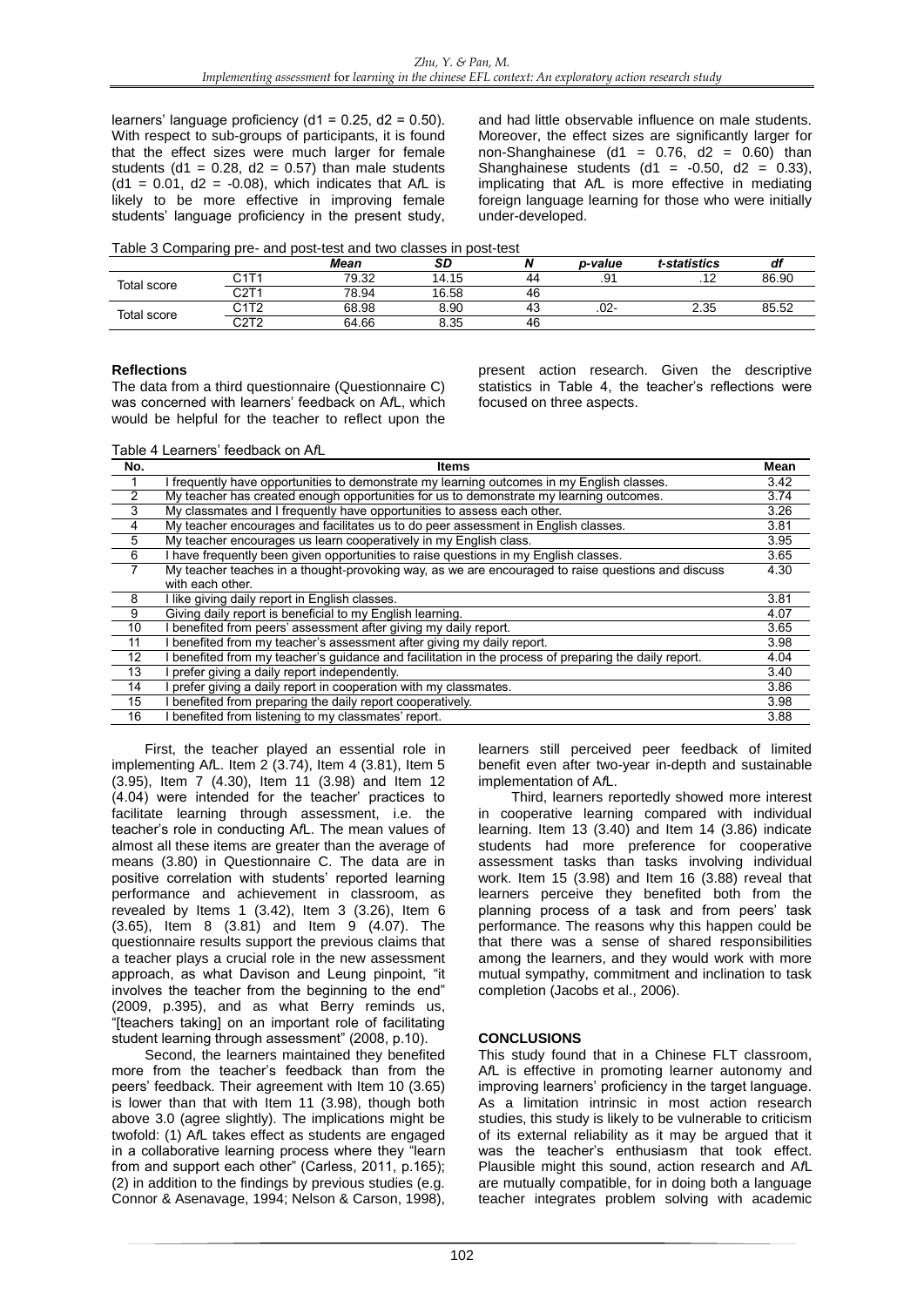research, with a common goal of bringing forth change and enhancing learning.

However, findings from this study have implications for implementing A*f*L not only in the Chinese EFL context but also in other EFL scenarios. First, as expounded early, the differences across learners are obvious from the outset of certain academic study phases, language instructors, therefore, are urged to lay more emphasis on the negotiation process of how assessment can enhance individual learners' motivation. On top of that, teachers are advised to bring learners' attention to the appropriate use of learning contracts, by which learners and teachers as well should abide. Second, it is highly desirable for language instructors to be adequately aware of the importance of providing timely feedback to learners in A*f*L so that learners can be immediately informed of the most suitable ways to improve themselves. Otherwise there might be delayed feedback that impedes learners' improvement. Last, it is also found that to ensure successful and sustainable implementation of A*f*L in a Chinese EFL setting, teacher learning and development is quintessential before and while conducting this assessment innovation in classroom teaching. In many EFL contexts, where formative assessment seems proliferated, there still needs an endeavor, i.e., the shift from A*o*L and A*f*L can be made among teachers. In doing so, teachers should be equipped with adequate knowledge and professional competence, as part of assessment literacy, to conduct A*f*L.

# **FUNDING**

This work was co-supported by the Ministry of Education, People's Republic of China [grant number 14YJC740080, 15JZD048] and Fudan University, China [grant number CHH4070010].

# **REFERENCES**

- Alderson, J. C. & Wall, D. (1993). Does washback exist? *Applied Linguistics, 14*(2), 115-129. <https://doi.org/10.1093/applin/14.2.115>
- ARG (Assessment Reform Group). (2002). *Assessment for learning: 10 principles.* Cambridge: University of Cambridge School of Education.
- Berry, R. (2008). *Assessment for learning*. Hong Kong: Hong Kong University Press. https://doi.org/10.5790/hongkong/97896220995 79.001.0001
- Black, P., Harrison, C., Lee, C., Marshall, B., & William, D. (2003). *Assessment for Learning-- Putting it into Practice*. Maidenhead, U.K.: Open University Press.
- Bloom, B. S., Hastings, J. T. & Madaus, G. F. (1971). *Handbook on Formative and Summative Evaluation of Student Learning*. New York: McGraw-Hill.
- Brown, J. D. & Rodgers, T. S. (2003). *Doing Second Language Research*. Oxford: Oxford University Press.
- Burns, A. (2010). *Doing action research in English language teaching: A guide for practitioners*. New York: Routledge.
- Burns, A. (2011). Action research in the field of second language teaching and learning. In: Hinkel, E. (Ed.) *Handbook of research in second language teaching and learning* (Vol. II pp. 237- 253). New York: Routledge.
- Carless, D., Joughin, G., & Liu, N. F. (2006). H*ow assessment supports learning: Learningoriented assessment in action*. Hong Kong: Hong Kong University Press. https://doi.org/10.5790/hongkong/97896220982 37.001.0001
- Cohen, A. D. (2011). *Strategies in learning and using a second language*. London: Longman.
- https://doi.org/10.1037/0033-2909.112.1.155 Cohen, J. (1992). A power primer. *Psychological Bulletin, 112*(1), 155–159.
- https://doi.org/10.1016/1060-3743(94)90019-1 College Foreign Language Teaching Guide Committee. (2000). *College English curriculum*
- *requirements for English majors*. Shanghai: Shanghai Foreign Language Education Press.
- Connor, U., & Asenavage, K. (1994). Peer response groups in ESL writing classes: How much impact on revision? *Journal of Second Language Writing, 3*(3). 257-276.
- Davies, P., & Pearse, E. (2000). *Success in language teaching*. Oxford: Oxford University Press.
- Dörnyei, Z. (1990). Conceptualizing motivation in foreign-language learning. *Language Learning, 40*, 45-78. https://doi.org/10.1111/j.1467- 1770.1990.tb00954.x
- Edge, J. (2001). Attitude and access: building a new teaching/ learning community in TESOL. In: Edge, J. (Ed.), *Action research* (pp. 1-11). Alexandria, VA: TESOL.
- Ellis, R. (2003). *Task-based language learning and teaching*. Oxford: Oxford University Press.
- Ellis, R., & Barkhuizen, G. (2005). *Analyzing Learner Language*. Oxford: Oxford University Press.
- Gao, Y., Zhao, Y., & Cheng, Y. (2007). Relationship between English learning motivation types and self-identity changes among Chinese students. *TESOL Quarterly, 41*(1), 133-155. https://doi.org/10.1002/j.1545- 7249.2007.tb00043.x
- Gardner, R. C. (1985). *Social psychology and second language learning: The role of attitude and motivation.* London: Edward Arnold.
- Gardner, R. C. & Maclntyre, P. D. (1991). An instrumental motivation in language study. *Studies in Second Language Acquisition, 13*(1), 57-72.
- https://doi.org/10.1017/S0272263100009724
- Gardner, R., & Lambert, W. (1972). *Attitudes and motivation in second language learning*. Rowley, Mass: Newbury House.
- Harmer, J. (2007). *The practice of English language teaching* (4th ed). Harlow, England: Pearson Longman. https://doi.org/10.1093/elt/ccn029
- Hattie, J. (2012). Visible learning for teachers: Maximizing impact on learning. New York: Routledge.
- Horwitz, E. K. (1987). Surveying student beliefs about language learning. In: Wenden, A. L., & Rubin, J. (Eds.), *Learner strategies in language learning* (pp. 119-129). Prentice-Hall, London.
- Jacobs, G. M., McCafferty, S. G., & Iddings, A. C. D. (2006). Roots of cooperative learning in general